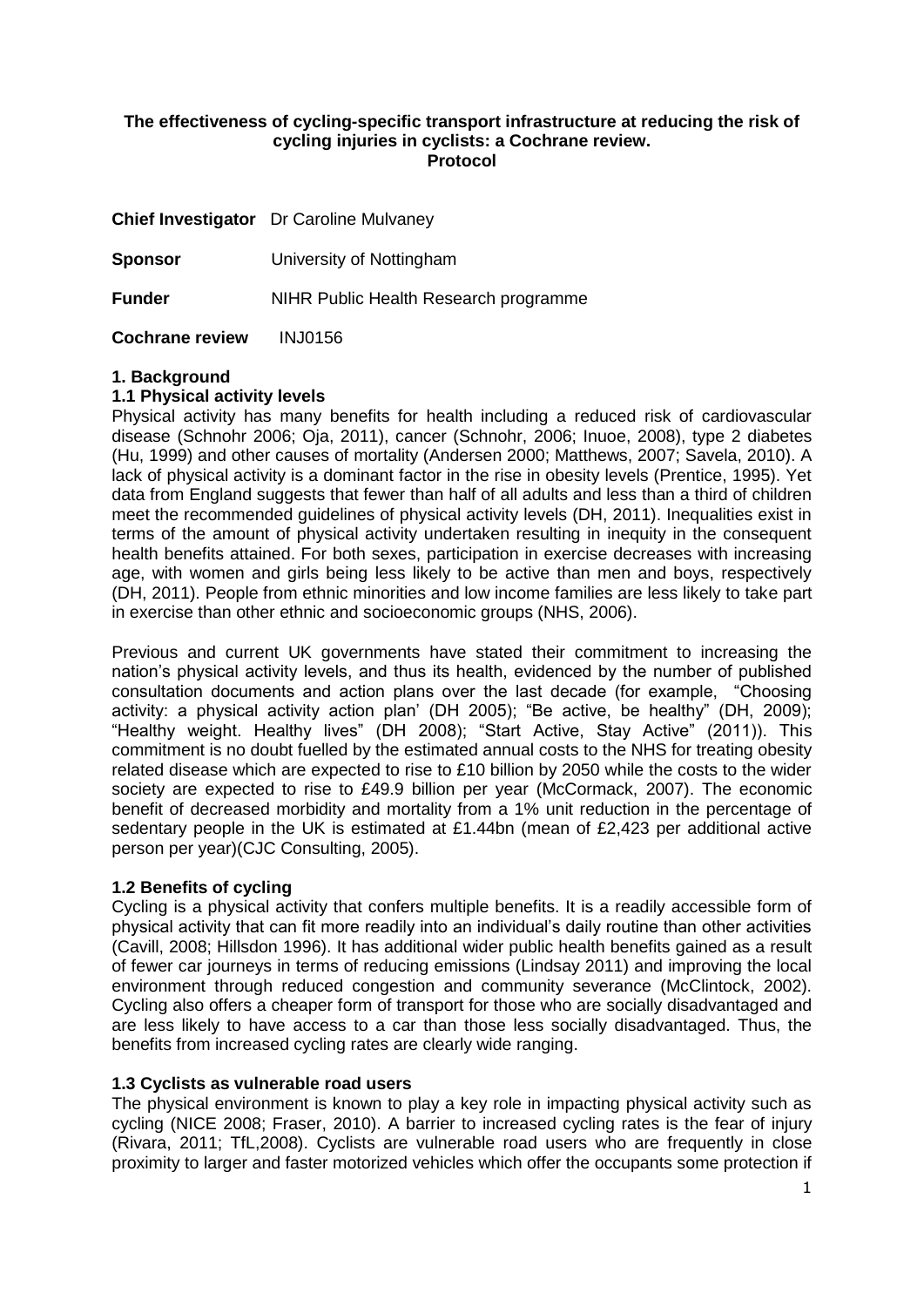an accident occurs, unlike the cyclist. Cyclists report fear of injury from lack of segregated cycling routes, volume and speed of traffic, and driver behaviour (TfL, 2008). In 2008 in England there were 115 pedal cyclist fatalities and 2,450 reported seriously injured casualties (DfT, 2009). There are many more cycle related injuries that are not reported to the police and thus do not appear on the police databases but nevertheless require medical attention (Amoros, 2011; Cross, 1977). Indeed, it is estimated that two thirds of cycle-motor collisions are unreported to the police (Amoros, 2011; Cross, 1977) and half of these result in injury (Cross, 1977). Inequalities exist in cyclist injuries with a risk of cyclist injury 20-30% higher in lower socio-economic groups than higher socio-economic groups (Hasselberg, 2001; Engström, 2002). In 2008 cyclist casualty rates were around 29 per 100000 in the most deprived 10% of areas of England compared to 20 per 100000 in the least deprived (DfT, 2010a). Thus to maximise the public health benefits of increased cycling rates it is necessary to minimize the risk of cycling injuries and people's fear of cycling.

# **1.4 Cycling infrastructure**

One key approach to reducing the fear and risk of injury for vulnerable road users such as cyclists is through engineering and in particular, through transport infrastructure. Transport infrastructure refers to those physical measures within the built environment which are in place to enable traffic to flow safely and thus allow society to function fully. Transportation infrastructure generally develops over time and is frequently designed with the needs of the motorized vehicle user of most importance (Peden, 2004). Within this, infrastructure specific to cycling includes measures to manage cycle traffic and motorized traffic to varying degrees in mixed traffic conditions and generally takes one of three main forms. Firstly, there is cycling infrastructure that manages the road space for shared use by both motor vehicles and cyclists and includes cycle lanes. Secondly, there is cycling infrastructure which separates cycle traffic from motorized traffic. This may include special routes for use exclusively by cyclists but which may also be shared with pedestrians. Thirdly, management of the traffic network represents a third form of cycling infrastructure and includes traffic regulations that ban certain types of traffic from making particular turns and speed management.

The role of infrastructure in reducing the fear of cycling is evidenced by research that has found that changes in infrastructure can positively influence cycling rates (Winters, 2010; Yang 2010; Garrard, 2007) with cyclists choosing to use routes serviced by bicycle facilities. In terms of injury prevention, research also indicates that infrastructure is effective at reducing injuries (Lusk, 2011, Rodgers, 1997, Moritz, 1998). Reducing the risk of cycling injury may also reduce the social inequalities seen in cycle injuries. As an injury prevention strategy, cycling infrastructure is particularly potent for several reasons: firstly it is population based and thus can reach large numbers of the population, secondly its passive mode requires no actions from individuals and thirdly, changes are made only once, thus requiring no reinforcement (Reynolds, 2009).

There has been one previous review of cycling infrastructure and its impact on cycling crashes and injuries. This review identified a number of features that alter the risk of a crash and injury (Reynolds 2009), with on-road "clearly-marked, bike-specific facilities" providing greater protection to cyclists than on-road cycling with traffic or off-road cycling with pedestrians. The promotion of cycling and walking in this country is highly topical with many recent reports on schemes to promote cycling (TfL, 2008; Sloman, 2009; DfT, 2010b) and with much on-going research in this area new results are frequently being published. The current review of measures to promote cycling and walking by NICE will not assess infrastructure (NICE, 2011). There is therefore, an urgent public health need for a review to assess the effectiveness of cycling infrastructure on cycling injuries and to identify those structures which are most effective at reducing injuries.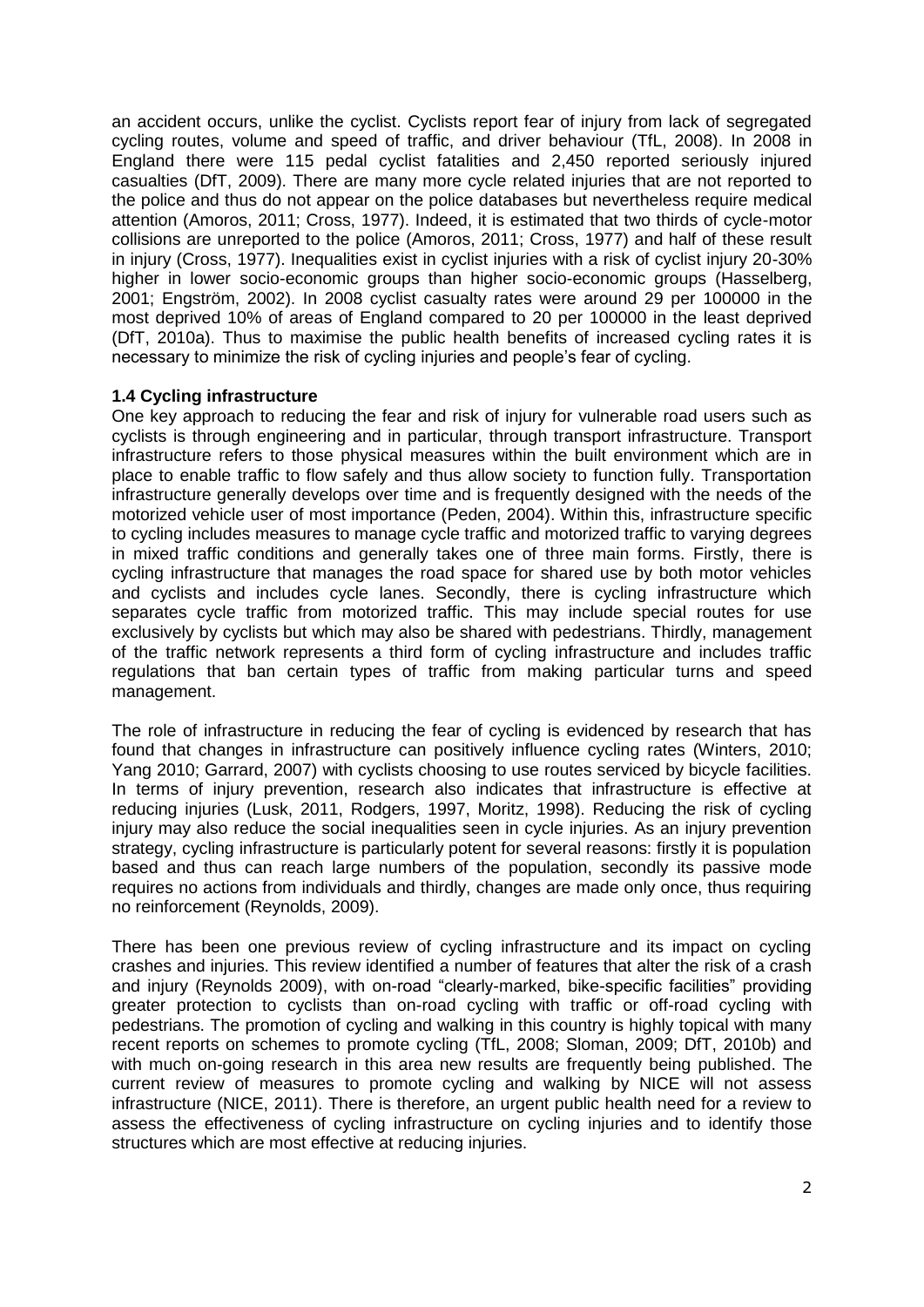We propose to perform this literature review as a Cochrane review. There is no Cochrane review of this topic: previous cycling-related Cochrane reviews have focused on the use of cycle helmets (Thompson, 1999; Macpherson, 2008) and cyclist visibility (Kwan 2006). Both the protocol and final report from a Cochrane review are assessed by independent reviewers thus promoting the quality of the final review and its findings. In addition use of the computer package RevMan facilitates meta-analysis of available data, where appropriate. Authors of a Cochrane review are expected to update the review every two years to take account of the most recently published studies and to ensure that the review findings reflects these latest studies.

# **2. Research objectives**

The objectives of this review are to:

1. evaluate the effectiveness of different types of cycling infrastructure at reducing cycling injuries in cyclists by type of infrastructure

2. evaluate the effectiveness of cycling infrastructure at reducing the severity of cycling injuries in cyclists.

3. evaluate the effectiveness of cycling infrastructure at reducing cycling injuries in cyclists with respect to age, sex and social group.

# **3. Research design**

#### **3a. Criteria for considering studies for this review** *Types of studies*

We will include randomised controlled trials, cluster randomised controlled trials, controlled before-and-after studies and non randomised controlled trials.

#### *Types of participants*

We will include studies which include adult or child cyclists or both.

# *Types of intervention*

We will include studies that evaluate the effectiveness of at least one form of cycling infrastructure. Cycling infrastructure generally takes one of three main forms.

1. Firstly, there is cycling infrastructure that aims to manage the shared use of the road space for both motor vehicles and cyclists and include:

i) cycle lanes - these are part of the road and are indicated, often by a white line and a bicycle icon painted on the lane and appropriate signage. These are to be used exclusively by cyclists. This includes contraflow cycle lanes where two-way cycling is allowed on a street that allows motorized traffic to travel only one way. Cycle lanes may be advisory or mandatory. If the latter, motor traffic is excluded by regulation.

ii) shared use of a bus lane - these are similarly defined by appropriate markings and signage.

iii) advanced stop lines - these are marked as a box at a junction and, extending across the width of the road, they allow cyclists to wait in front of the queuing traffic while the signal is red and to leave the intersection ahead of the motorized traffic when the signal turns green.

iv) bicycle routes - cyclists share the road with motorized vehicles but the route is signed as a preferred route and may avoid particular busy roads.

v) any of the above where the lanes and stop lines have been painted in colour to make it more noticeable to other road users.

2. Secondly, there is cycling infrastructure which separates cycle traffic from motorized traffic and may include special routes exclusively for cycle traffic, but which may be shared with pedestrians, either in mixed or segregated conditions. These include: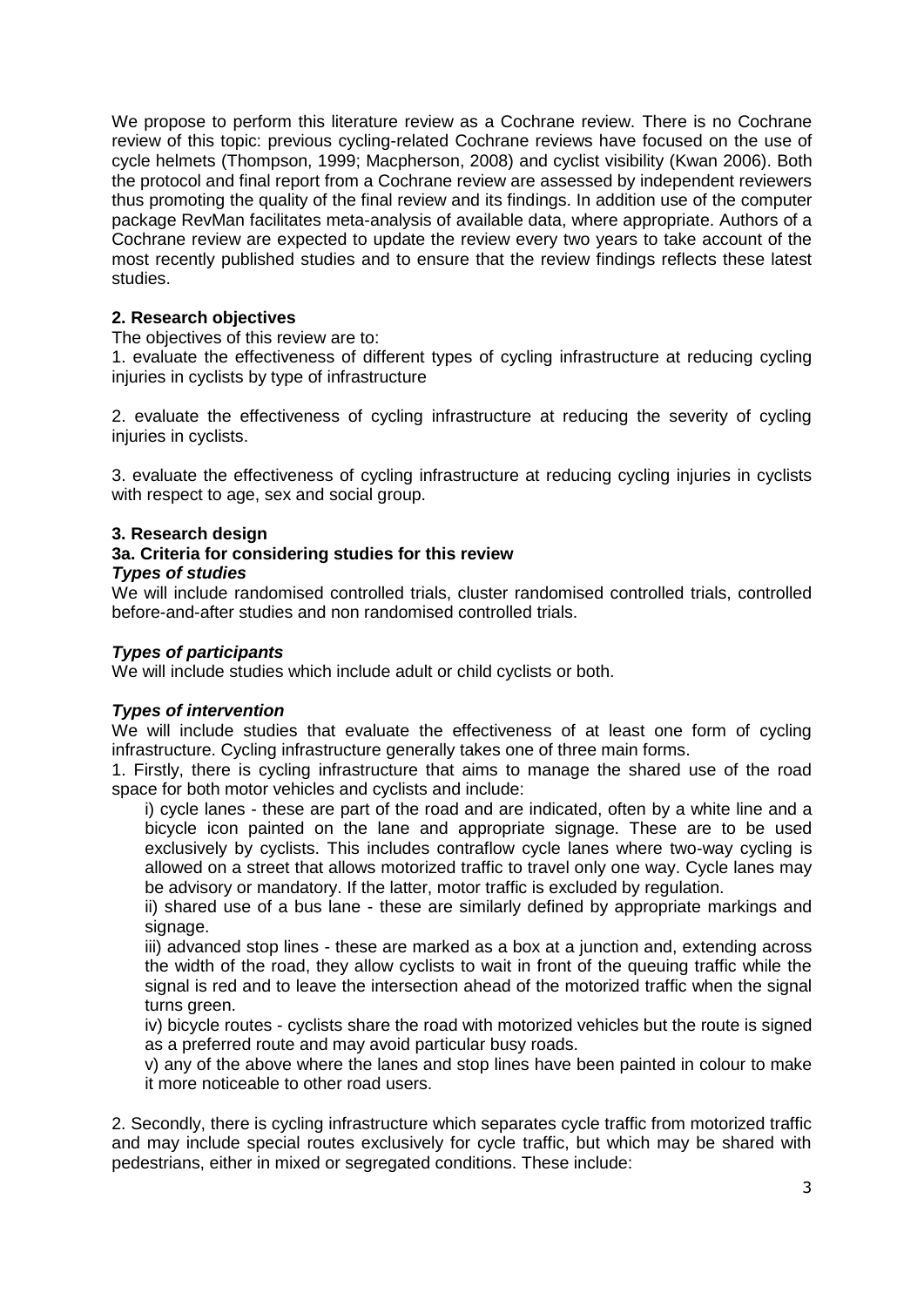i) cycle tracks - these lie alongside a road but cyclists are separated from motorized vehicles perhaps by a kerb or other physical barrier such as bollards. They may be oneway or, more, frequently two-way.

ii) cycle paths - these are paths which are separate from the road and, significantly, they may be marked to segregate cycle traffic from pedestrian traffic, or they may be shared with pedestrians.

3. Thirdly, management of the network represents a third form of cycling infrastructure. This includes:

i) separation of traffic movements - through direction signage differentiated by vehicle type, or through regulatory means, for example traffic regulations that ban certain types of traffic from making particular turns.

ii) bicycle phases at traffic signals - these operate at a junction and allow cyclists to cross an intersection at a separate time from motorized vehicles.

iii) speed management - achieved either by physical measures such as the use of narrowed roads or speed bumps, or by the imposition of speed limits.

Examples of cycling infrastructure may be placed on continuous roads or at intersections. In some situations there will be more than one infrastructure feature in place and the effect of individual features will be determined where possible.

We will include studies which have evaluated cycling infrastructure in urban or rural environments, or both. We will only include those studies from developed countries because the transport environment for cyclists in non-developed countries will be very different to the UK context and it will be difficult to generalise findings from the non-developed countries to the UK. Findings from non-UK studies will be considered for their generalisability to the UK.

Those studies that describe cycling infrastructure that is not associated with the movement of cyclists, for example, end of trip facilities such as parking or shower facilities, features of the built environment such as green spaces or topography of the environment such as steep road gradients will be excluded.

#### *Types of comparators*

Comparators will either be:

a) routes or intersections used by cyclists that do not have cycling infrastructure in place, and thus comparisons may be made of a site either before and after the infrastructure was put in place, or between two or more different sites, some of which have the infrastructure in place and some which do not.

b) routes or intersections which have different types of infrastructure in place.

#### *Types of outcome measures*

#### Primary outcomes

Studies for inclusion must include a measure of cycling injuries sustained as a result of cycling. This will be:

- self-reported injuries
- medically attended injuries.

Secondary outcomes will be:

- crash rates for cyclists.
- cycling rates, as cycling infrastructure may increase cycling rates, thus benefiting the wider public health while having no impact on injury rates,

To account for variations in exposure, we will express self reported or medically attended injuries as injuries per million bike-km, where sufficient data is provided. Alternatively, we will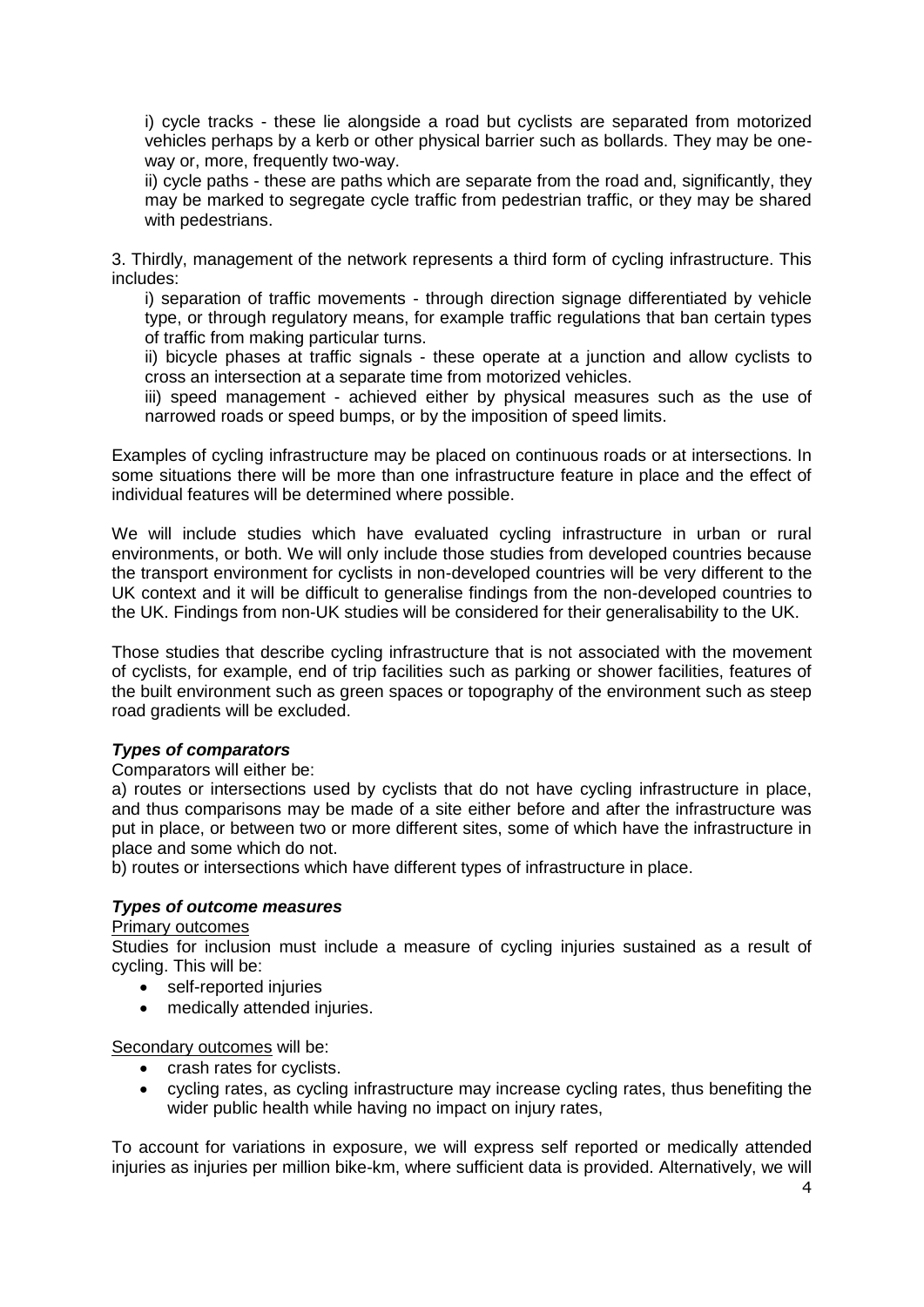report number of injuries per hours of cycle use or number of injuries per cyclist, depending on how injuries are reported in the included studies. Where there is sufficient information, we will include a differentiation of injury rates by severity, where possible, according to fatal, serious injury and slightly injured. We will also differentiate between injuries sustained as a result of a collision with other traffic, for example motor vehicles, other bicycles or pedestrians, and injuries relating to having 'fallen off' due to collision with obstacles both within the road and adjacent to the road.

We will include injuries sustained as a result of maintenance issues of infrastructure, such as, poor surfaces. We will not include studies that report only injuries sustained while racing, mountain biking or playing.

# **3b. Search strategy**

Search strategies will be developed iteratively. Results from the search will be assessed to determine whether the strategy is identifying relevant papers and adjusted as required. It is anticipated that the following terms will be included in a MEDLINE search:

exp Accidents, Traffic/ or Accidents/ AND exp "Wounds and Injuries"/ AND cycl\*.mp.

The terms will be adjusted as necessary for each database.

The proposed review will search the following databases:

- MEDLINE (Ovid) (1946 to present)
- EMBASE (Ovid) (1974 to present)
- OpenSIGLE (System for Information on Grey Literature in Europe) (http://opensigle.inist.fr/)
- PubMed [www.ncbi.nim.nih.gov/sites/entrez] (to present)
- TRANSPORT (Ovid SP) (includes databases from: Transportation Research Information Services (TRIS); International Transport Research Documentation (ITRD); TRANSDOC (1988 to present)
- GEOBASE
- Index to Theses
- SafetyLit
- TRANweb
- TRID
- Cochrane Injuries Group Specialised Register (to latest version)
- Cochrane Central Register of Controlled Trials (The Cochrane Library)
- Transport Research Laboratory database.

We will search the following relevant websites:

- the National Bicycle Safety Network
- Cycling Embassy of Great Britain
- AAA Foundation for Traffic Safety
- Australian Road Research Board
- Swedish National Road and Transport Research Institute
- Transport Canada
- Transportation Research Board (US)
- International Control Resource Information Network (US)
- Harborview Injury Prevention and Research Center (US)
- $\bullet$  CTC (UK).

We will use the search engine Goggle Scholar to help identify relevant research and will systematically search the internet, recording details of websites searched, date, search terms used and results.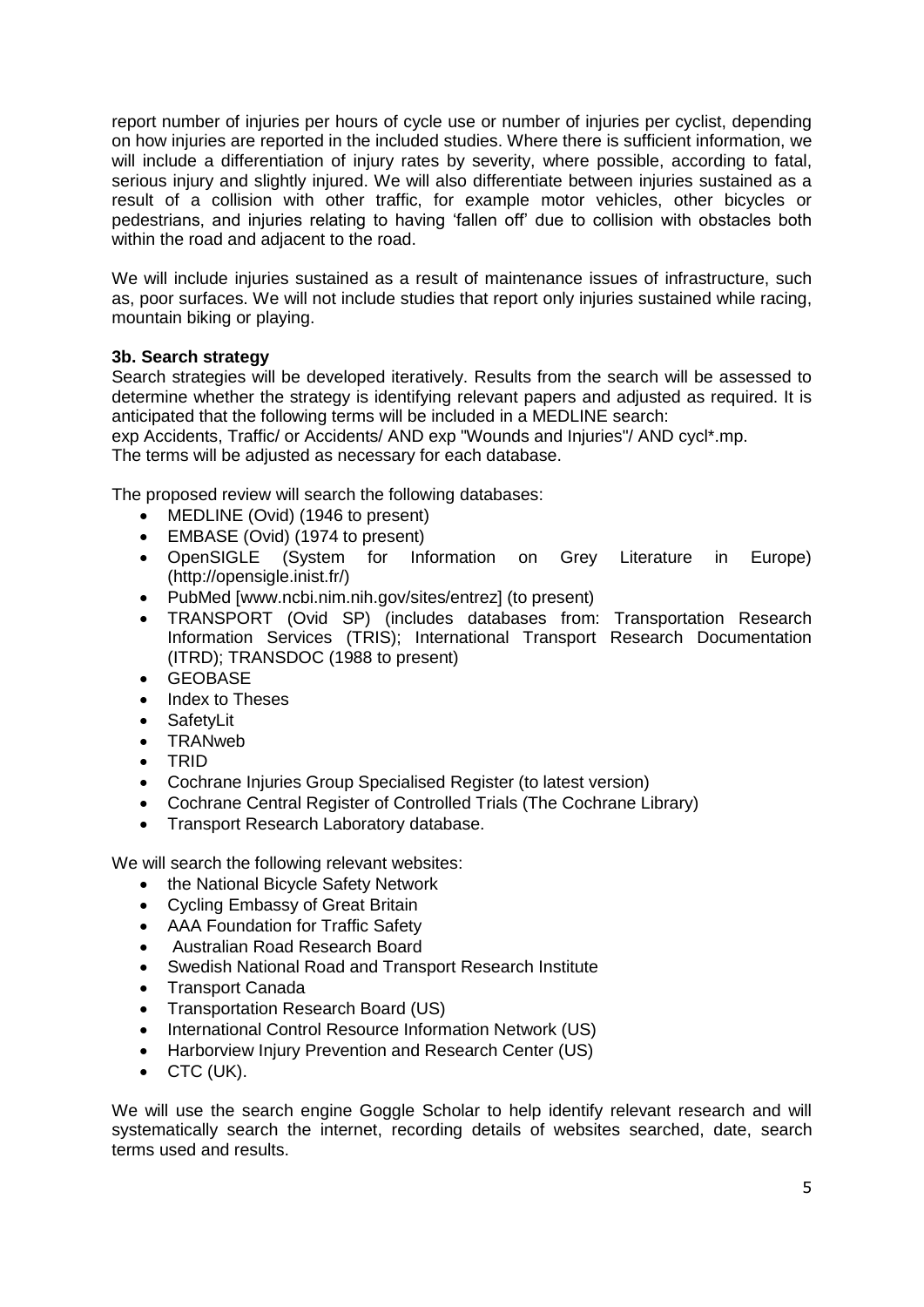We will hand search abstracts of the following relevant conferences:

- World Conference on Injury Prevention and Safety Promotion
- Australian Cycling Conference
- NZ Cycling Conference
- European Transport Conference.

Hand searching will be completed by two reviewers. We will also search the reference lists of included studies, previously published reviews and other relevant material for further studies. We will contact key individuals. Such as those who have previously published relevant work to ask if they can identify any unpublished or ongoing research.

# **3c. Data collection**

# *Selection of studies*

A two stage screening process will be undertaken. Potentially relevant papers will be imported into an Endnote library and duplicates removed. Two reviewers will independently scan titles and abstracts of articles for relevance according to the pre-determined criteria for study inclusion. For those articles retained at this stage the full article will be retrieved. This may require contacting the author, particularly for those papers identified in conference proceedings. It may also be necessary to obtain papers through inter library loans and through the purchase of reports. The full papers will then be reviewed independently once again by two reviewers for relevance according to the inclusion criteria. Papers retained at this second review stage will be included in the final review. Disagreement at either stage will be dealt with by deferment to a third reviewer. Reasons for exclusion of a paper will be saved. Details of all papers retained at the full article stage will be inputted into a Microsoft Access file to aid monitoring of data.

#### *Data extraction*

Two authors will independently extract data. We will use a data extraction form which will be designed specifically for this review and will be pre-tested. Reviewers will extract data on:

- study design
- date of study
- country of origin
- characteristics of the study population such as age, sex, socioeconomic group
- characteristics of the intervention and control areas such as urban/rural environment, residential/commercial/industrial/educational, higher/lower capacity roads
- nature of the intervention such as length of cycle lane, position at an intersection/continuous road
- length of follow up/data collection
- data on outcomes/measures of interest.

If data is not available we will contact authors in an effort to obtain relevant data. Any disagreements on data will be deferred to a third reviewer. If sufficient data is available we will comment on its quality using Cycle Infrastructure Design (Department for Transport, 2008) as a guide.

# *Critical appraisal and quality assessment*

Two authors will undertake critical appraisal of the included studies to assess their quality. The following sources of bias will be considered for RCTs:

- random sequence generation (selection bias)
- allocation concealment (selection bias)
- blinding (performance bias and detection bias)
- blinding of participants and personnel (performance bias)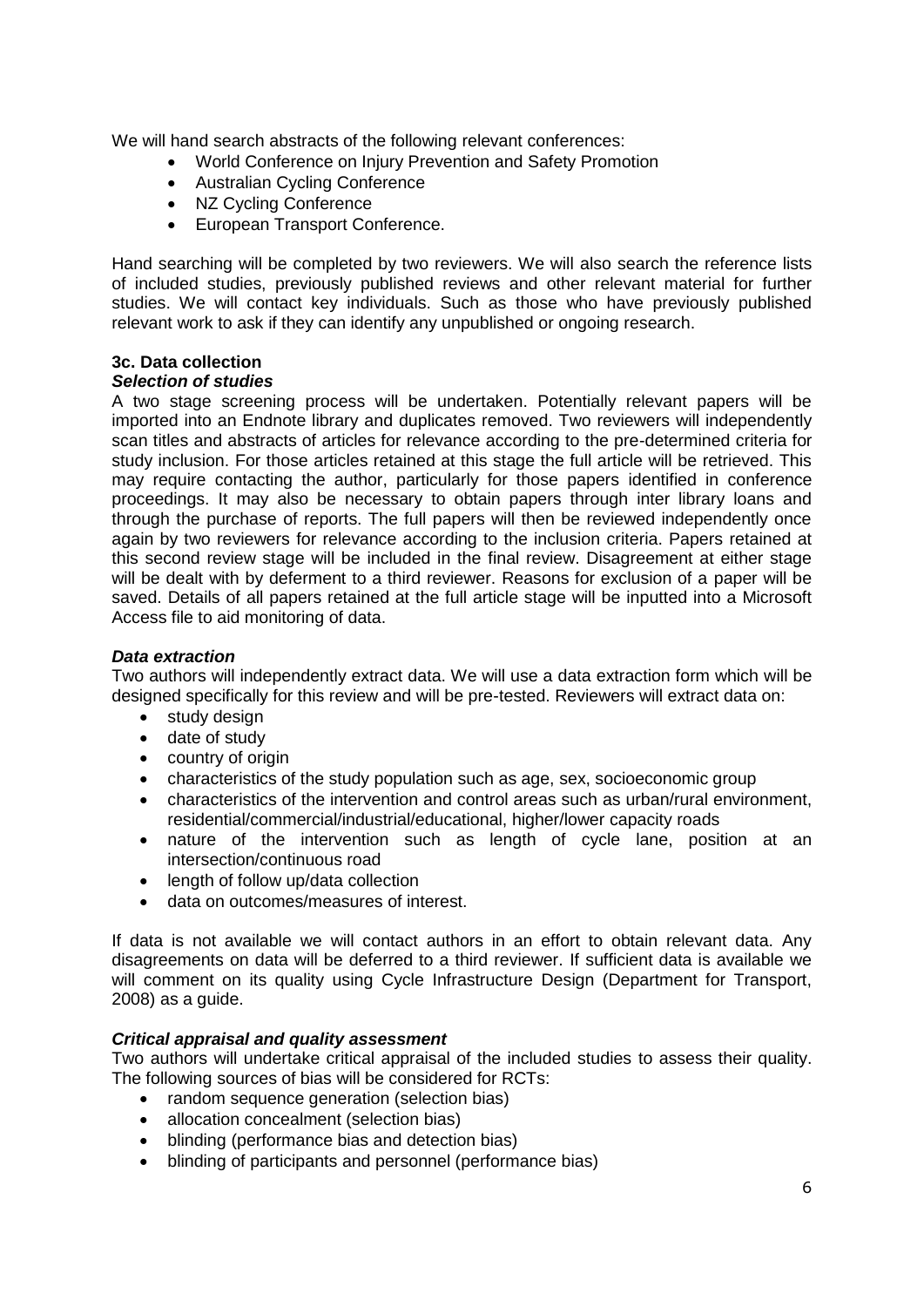- blinding of outcome assessment (detection bias)
- incomplete outcome data (attrition bias)
- selective reporting (reporting bias)
- **o**ther bias

It is anticipated that due to the nature of the intervention the majority of the studies will be non RCT and thus quality assessment will consider selection bias based on the degree of similarity between the control and intervention areas, performance and detection bias will be based on an assessment of whether data collection and analyses were performed by a researcher blind to location/time of data collection and attrition bias will consider length of time of data collection before and after installation of intervention. We will also assess reporting bias, that is, whether authors appeared to be selective in terms of the results they reported. Reviewers will give a brief description of possible sources of each type of bias and tae the risk as high risk, low risk or risk unclear or unknown. Once again, the findings of the two reviewers will be examined for discrepancies and discrepancies resolved by deferment to a third reviewer.

# **3d. Data analysis**

# *Data analysis and synthesis*

Where there are 3 or more studies reporting the same outcomes we will perform metaanalyses. We will estimate pooled rate ratios and 95% confidence intervals for injury rates, pooled relative risk and 95% confidence intervals for dichotomous outcomes and pooled mean differences and 95% confidence intervals for continuous outcomes. Random-effects models will be used to allow for and to quantify the degree of heterogeneity between studies. If the review includes both randomised and non-randomised studies the primary analyses will be based on randomised studies with secondary analyses including both randomised and non-randomised studies.

If there are insufficient studies to undertake a meta-analysis the results from individual studies will be combined in a narrative review. For those studies included in a narrative review, the key characteristics and findings of the studies will be presented. Difference and similarities between studies will be examined.

# *Assessment of heterogeneity*

For those studies that have been combined in a meta analyses, we will assess heterogeneity of studies by observation of the forest plot, and in particular confidence intervals of the individual studies, and statistical tests of heterogeneity will be undertaken using chi-square tests, with significance defined as a P value of <0.1, and the  $I^2$  statistic. I<sup>2</sup> values above 30% suggest that moderate heterogeneity exists. In such cases, findings will be interpreted with caution. Subgroup analyses will be undertaken to explore possible reasons for heterogeneity.

# **Assessment of reporting biases**

We will assess publication bias by generating funnel plots and observing for symmetry. For those meta-analyses using 10 or more studies, we will test for asymmetry using Egger's test. We will perform this calculation using Stata version 11.

# *Subgroup analysis*

If there is sufficient data we plan to undertake several subgroup analyses. Firstly we aim to consider the effectiveness of the infrastructure at reducing severity of injuries. Thus we will undertake a subgroup analysis according to fatal, serious injury and slightly injured. In addition we will undertake subgroup analyses comparing effect sizes between countries with and without cycle helmet legislation as compulsory wearing of a cycle helmet may affect severity of injuries sustained. Secondly we aim to evaluate the effectiveness of cycling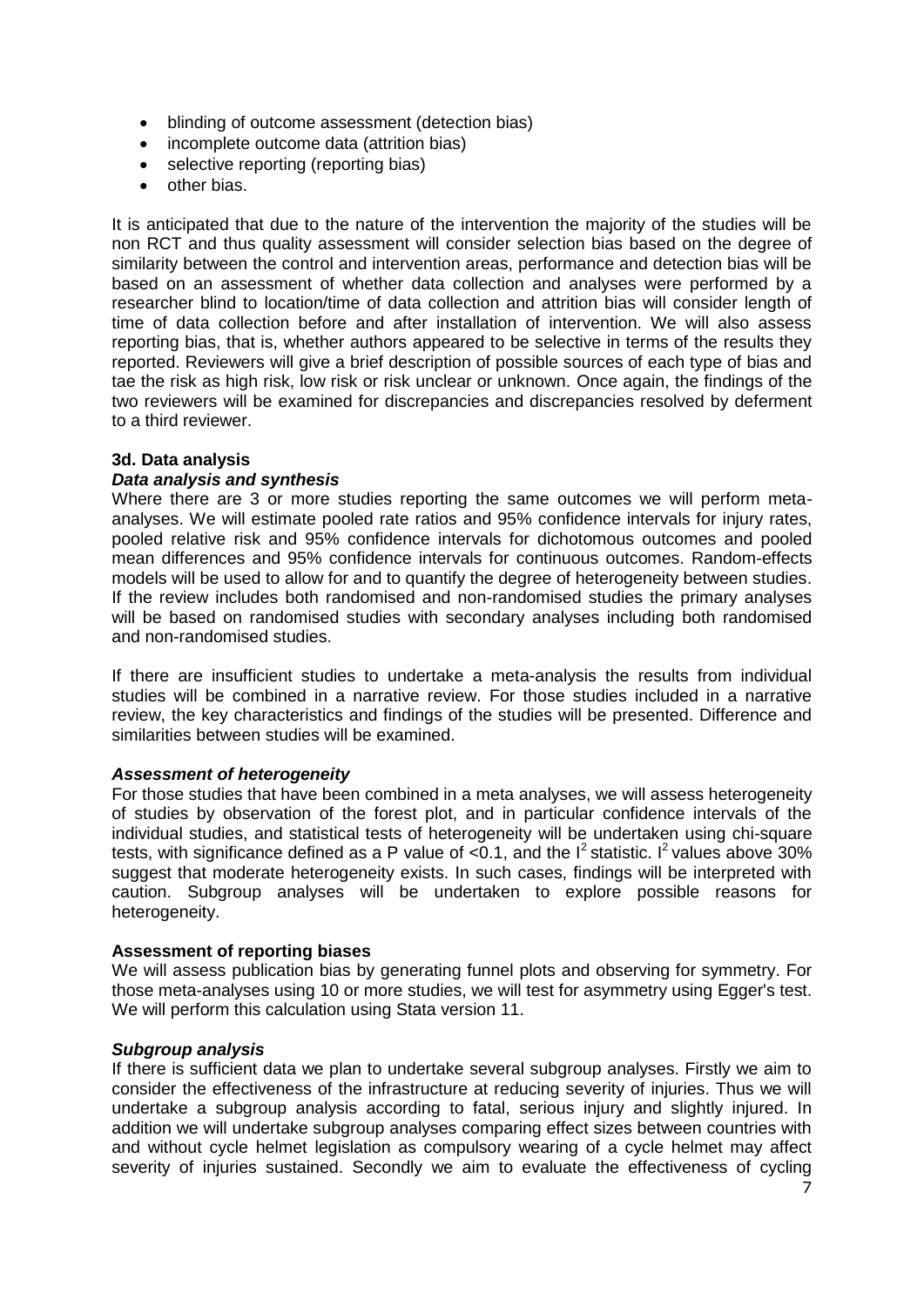infrastructure at reducing cycling injuries in cyclists with respect to age, sex and social group. Thus we will undertake subgroup analyses based on age (child vs. adult), sex (male vs. female) and social group (disadvantaged by non-disadvantaged).

#### *Sensitivity analysis*

Sensitivity analyses will be undertaken by rerunning the analyses and including only RCTs considered to be at low risk of selection bias in terms of adequate allocation concealment, detection bias in terms of blinded outcome assessment and attrition bias due to follow up of fewer than 80% of participants in each arm.

#### *Dealing with missing data*

We will asses the number of dropouts for each included study and will report the number of participants who are included in the final analysis as a proportion of the number of participants who started the study. We will also assess the extent to which studies conformed to an intention-to-treat analysis. Where data is missing we will attempt to obtain this from the authors.

# **3e. Expected outputs**

Findings from the review will be presented in a report which will include detailed background, methods, results and conclusions sections and will consider strengths and weaknesses of the review, of the included papers and implications for practice and research. We will disseminate the findings through presentations at conferences and through peer reviewed publications. We aim to ensure that the findings of the study reach those to whom they are of most use, that is, Road Safety Officers and engineers in local government who have the power to act upon the findings. Findings will be reported in alternative form, as required, that are suitable for a variety of audiences.

#### **4. Ethical arrangements**

This review will use published data and we do not intend to seek individual patient level data and therefore we do not need to seek ethical approval.

# **5. Research Governance**

The University of Nottingham have agreed to act as sponsor for this research.

#### **6. Project timetable and milestones**

The proposed research will commence on  $1<sup>st</sup>$  January 2013 and will be completed in 15 months, finishing 31<sup>st</sup> March 2014. The aim of this proposal is to carry out a Cochrane review. Prior to starting the review it is necessary firstly to register the title of the proposed review with the Cochrane Injuries Group. Checks are performed to ensure that the title has not been registered previously and it is a suitable topic for the Injuries Group. It is then necessary to submit a protocol which is reviewed. This takes approximately four months. Thus to ensure that the proposed research can be completed in 15 months it is necessary to do some work before finding starts. This is reflected in the proposed timetable below.

#### **Pre-funded study**

*Month -4:* Register title of review to Cochrane Injuries Group

*Month -4:* Submit protocol to Cochrane Injuries Group for review, make any necessary changes

#### **Funded study**

- *Month 1:* Devising bibliographical database search strategies, adjusting search strategies to ensure sensitivity, obtaining copies of relevant journals and conference proceedings for hand searching. Commencing search of bibliographic databases.
- *Month 2:* Running database search strategies, organising search of Transport Research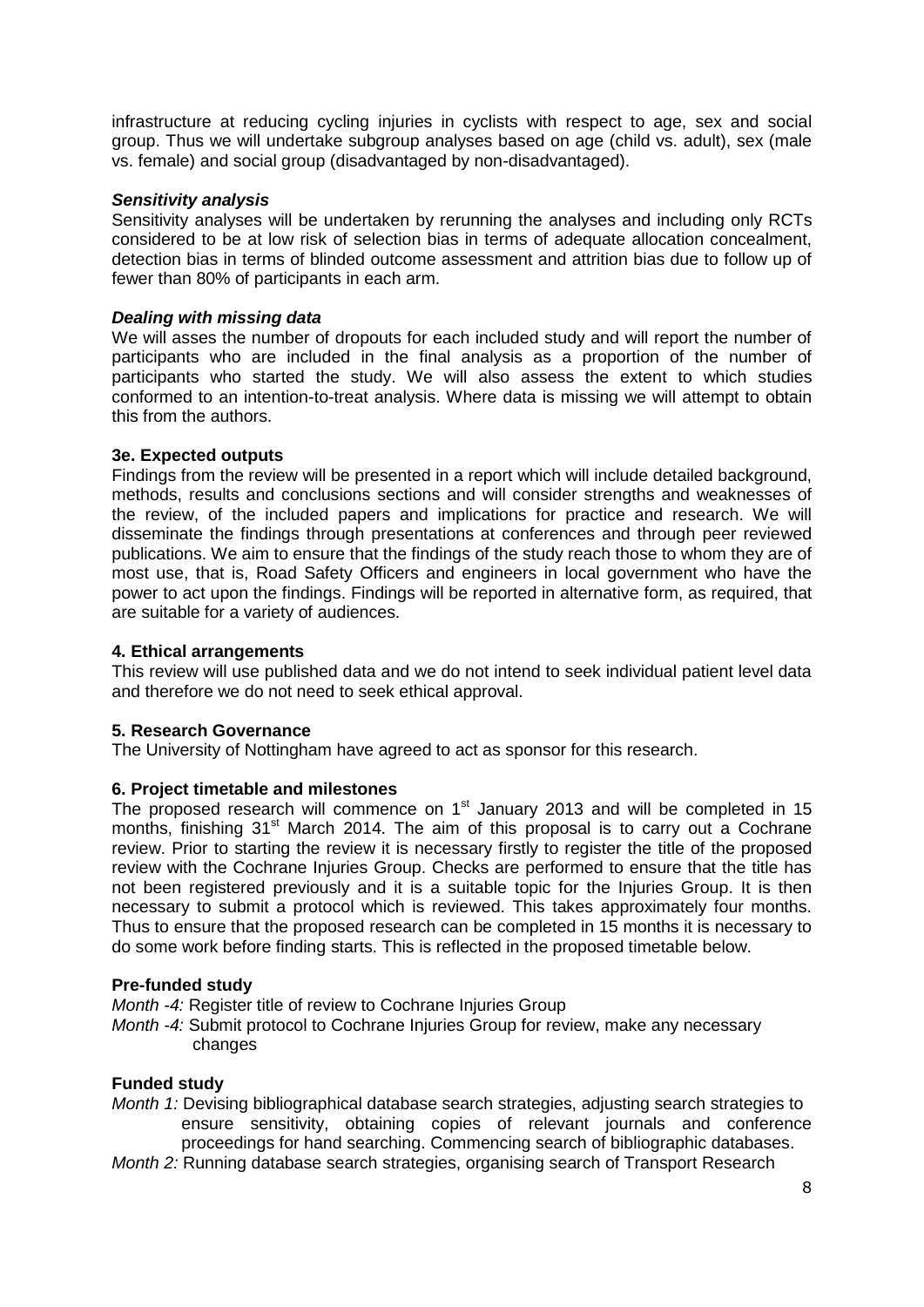Laboratory database.

- *Month 3:* Commence systematic searching of internet and relevant websites. Commence hand searching of journals and conference proceedings. Inputting potentially relevant studies into Endnote.
- *Month 4:* Commence initial review of titles and abstracts by two reviewers, comparison of findings from two reviewers and resolvement of any disagreements
- *Month 5:* Inputting details of relevant studies into Microsoft Access database, designing data extraction forms.
- *Month 6:* Obtaining copies of full papers, downloading pdfs of full papers where available, contacting authors for copies of full papers, sending off for inter library loans, purchase of reports where necessary. Testing data extraction forms.
- *Month 7:* Commence assessment of full papers for inclusion in the study.
- *Month 8:* Continuing assessment of papers for inclusion, searching reference lists of papers included at this stage.
- *Month 9:* Data extraction, contacting authors for further details.
- *Month 10:* Commence critical appraisal of studies.
- *Month 11:* Inputting data into RevMan, data analyses including subgroup analysis, sensitivity analyses and assessing risk of bias.
- *Month 12:* Analysis of data not included in meta-analysis.
- *Month 13:* Initiate drafting of final report.
- *Month 14:* Writing first draft of report for NIHR, responding to comments from co-applicants and public members, writing final draft report.
- *Month 15:* Dissemination of findings, drafting papers for publication, draft Cochrane review, summarising findings into alternative forms suitable for other audiences.

#### **Milestones:**

*1 to 6 months:* 

- completion of searches
- completion of initial review of titles and abstract
- draft data extraction form.

*7 to 12 months:* 

- final papers for inclusion selected
- data extraction complete
- meta-analysis complete.

*Month 14:*

• first draft of report.

# **7. Project management**

A Study Management Group will be set up to oversee the running and progress of the study. The group will be chaired by the Chief Investigator and will include other co-applicants, the appointed Research Associate/Fellow and Service Users representatives as necessary. The group will meet monthly or as required.

#### **8. Public involvement/service users**

Two members of the public are involved in this research: firstly, a member of PEDALS and a retired academic with research interests in safe cycling who has published widely on the topic, and secondly, a Facilitator at PEDALS. PEDALS is a Nottingham based group which campaigns for cyclists in the East Midlands. In addition the study has the support of two further service users, one a representative from Sustrans and the other representing CTC (The national cycling charity). Together they will bring the views of ordinary cyclists to the study. They have agreed to comment on the draft report and advise on dissemination: their experience of working with, and the links they have with local government transport teams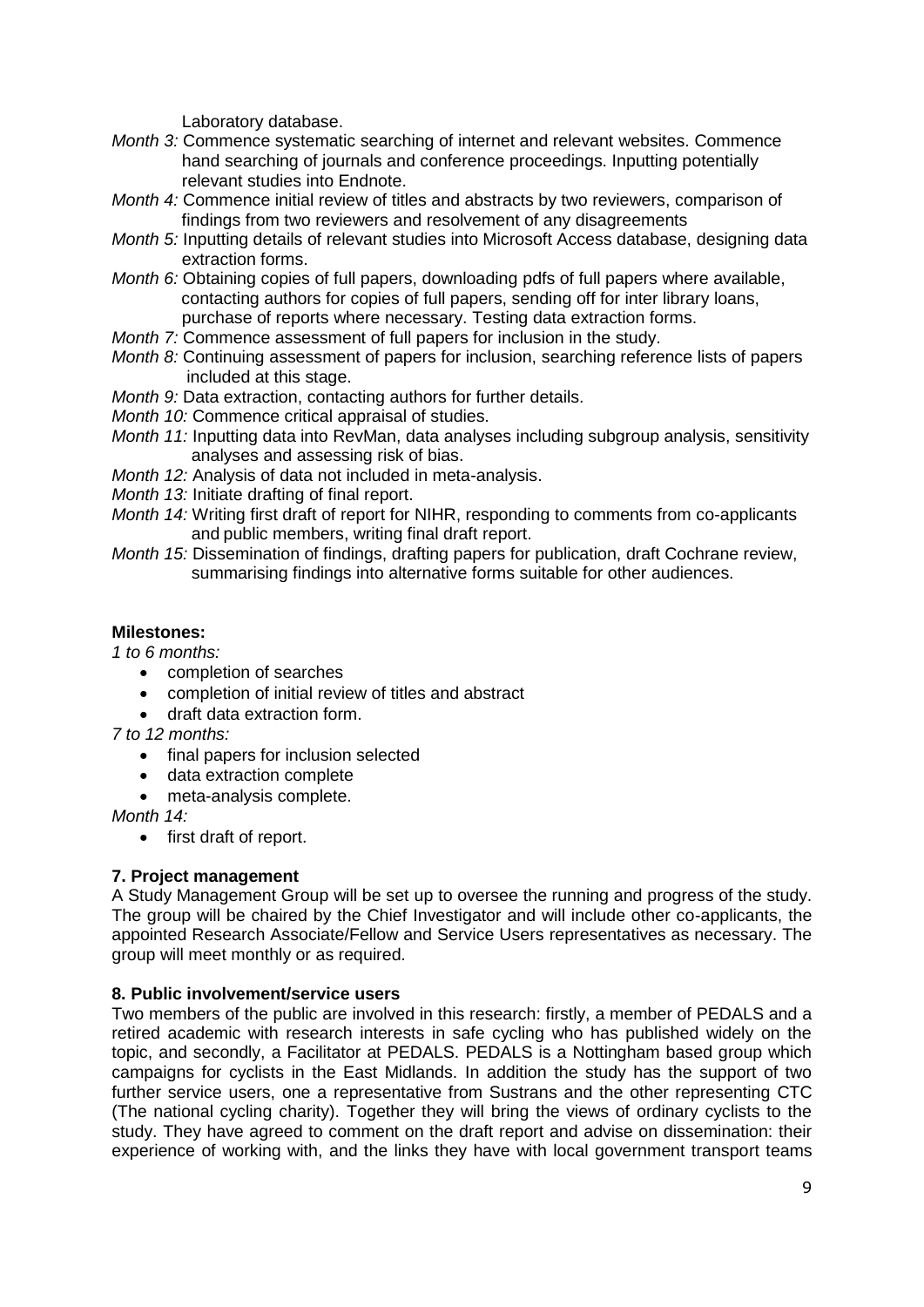will be invaluable when advising the research team on dissemination of findings for greatest impact.

In addition, Mr Miller, a co-applicant, is a member of PEDALS and was a founder member and chair of BUG (Bicycle Users Group) at Nottingham University Hospitals (NUH) NHS Trust. Mr. Miller acted as a liaison between BUG and NUH NHS Trust Transport Strategy Group and latterly the Steering Group for the Ucycle Nottingham project. Ucycle Nottingham is a project that works with Sustrans and in partnership with Nottingham City Council to increase levels of cycling among staff and students at the University of Nottingham, Nottingham Trent University and Nottingham University Hospitals NHS Trust.

# **9. References**

- 1. Amoros E, Chiron M, Thelot B, Lauman, B. The injury epidemiology of cyclists based on a road trauma registry. *BMC Public Health* 2011;11:653.
- 2. Andersen LB, Schnohr P, Schroll M, Hein Ho. All-Cause mortality associated with physical activity during leisure time, work, sports, and cycling to work *Arch Intern Med*  2000;160:1621-8.
- 3. Cavill N, Kahlmeier S, Rutter H, Racioppi F, Oja P. Economic analyses of transport infrastructure and policies including health effects related to cycling and walking: a systematic review *Transport Policy* 2008;15:291–304.
- 4. CJC Consulting *Economic Benefits of Accessible Green Spaces for Physical and Mental Health*: Scoping study. Oxford, England: 2005.
- 5. Cross KD and Fisher G. *Identification of specific problems and countermeasure approaches to enhance bicycle safety*. Santa Barbara, CA: Anacapa Science Inc.; 1977.
- 6. Department for Transport. *Road casualties in Great Britain 2008 Main results*. London: HMSO; 2009.
- 7. Department for Transport (a). *Pedal cyclist casualties in reported road accidents: 2008 Road Accident Statistics Factsheet No. 4*. London: HMSO; 2010.
- 8. Department for Transport (b). *Guidance on the appraisal of walking and cycling schemes TAG unit 3.14.1*. London: HMSO; 2010.
- 9. Department of Health. *Choosing activity: a physical activity action plan*. London: HMSO; 2005.
- 10. Department of Health. *Be active, be healthy: a plan for getting the nation moving*. London: HMSO; 2009.
- 11. Department of Health. *Healthy weight. Healthy lives: a cross government strategy for England*. London: HMSO; 2008.
- 12. Department of Health. *Start active, stay active: a report on physical activity from the four home countries.* Chief Medical Officers. London: HMSO; 2011.
- 13. Engstrom K, Diderichsen F, Laflamme L. Socioeconomic differences in injury risks in childhood and adolescence: a nation-wide study of intentional and unintentional injuries in Sweden. *Inj Prev*. 2002;8:137-42.
- 14. Fraser SDS, Lock K. Cycling for transport and public health: a systematic review of the effect of the environment on cycling *Eur J Public Health*. 2010;1–6 .
- 15. Garrard J, Rose G, Lo SK. Promoting transportation cycling for women: the role of bicycle infrastructure. *Prev Med*. 2008;46:55–59.
- 16. Hasselberg M, Laflamme L, Weitoft GR. Socioeconomic differences in road traffic injuries during childhood and youth: a closer look at different kinds of road user. *J Epidemiol Community Health* 2001;55:858-862.
- 17. Hillsdon, M, Thorogood, M. A systematic review of physical activity promotion strategies. *Br J Sports Med* 1996;30:84-9.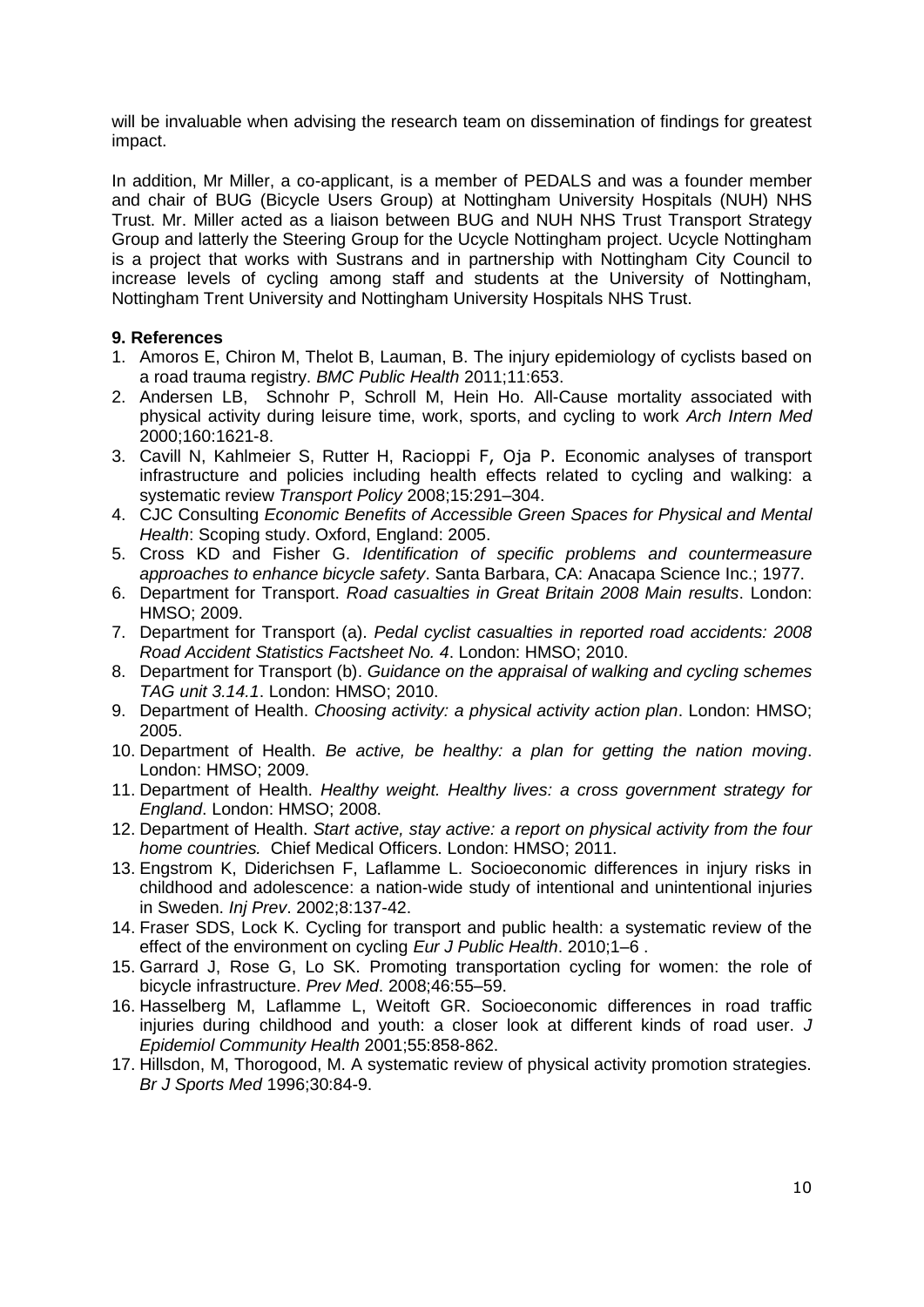- 18. [Hu](http://jama.ama-assn.org/search?author1=Frank+B.+Hu&sortspec=date&submit=Submit) FB, Sigal RJ, Rich-Edwards JW. Walking compared with vigorous physical activity and risk of type 2 diabetes in women: a prospective study. *JAMA*. 1999;282:1433-1439.
- 19. Inoue M, Yamamoto S, Kurahashi N, Iwasaki M, Sasazuki S, Tsugane S. Total physical activity level and total cancer risk in men and women: results from a large-scale population-based cohort study in Japan. *Am J Epidemiol* 2008;168:391–403.
- 20. Kwan I, Mapstone J. Interventions for increasing pedestrian and cyclist visibility for the prevention of death and injuries. *Cochrane Database of Systematic Reviews* 2006;Issue 4. Art. No.: CD003438. DOI: 10.1002/14651858.CD003438.pub2.
- 21. Lindsay G, Macmillan A, Woodward A. Moving urban trips from cars to bicycles: impact on health and emissions. *Aust N Z J Public Health* 2011;35:54-60.
- 22. Lusk AC, Furth PG, Morency P, Miranda-Moreno LF, Willett WC, Dennerlein, JT. Risk of injury for bicycling on cycle tracks versus in the street. *Inj Prev* 2011;17:131-135.
- 23. Matthews CE, Jurj AL, Shu X, Li H-L, Yang G, Li Q. et al. Influence of exercise, walking, cycling, and overall nonexercise physical activity on mortality in Chinese women. *Am J Epidemiol* 2007;165:1343–1350.
- 24. McClintock H. The mainstreaming of cycling policy in *Planning for cycling. Principles, practices and solutions for urban planners*. McClintock H. (Ed) Cambridge, England: Woodhead Publishing Ltd; 2002.
- 25. McCormack B, Stone I. Economic Costs of Obesity and the Case for Government Intervention. Short Science Review. *Obesity Reviews*. 2007;8(s1):161–164.
- 26. Macpherson A, Spinks A. Bicycle helmet legislation for the uptake of helmet use and prevention of head injuries. *Cochrane Database of Systematic Reviews* 2008;Issue 3. Art. No.: CD005401. DOI: 10.1002/14651858.CD005401.pub3..
- 27. Moritz WE. Adult bicyclists in the United States: characteristics and riding experience in 1996. *Transp Res Rec* 1998;1636:1-7.
- 28. NHS The Information Centre. *Health Survey for England 2004. The health of minority ethnic groups. Summary of key findings*. London: HMSO; 2006.
- 29. National Institute for Health and Clinical Excellence. *Promoting and creating built or natural environments that encourage and support physical activity. NICE public health guidance 8*. London: National Institute for Health and Clinical Excellence; 2008.
- 30. National Institute for Health and Clinical Excellence. *Walking and cycling: local measures to promote walking and cycling as forms of travel or recreation. Public Health Guidance Final Scope.* London: National Institute for Health and Clinical Excellence; 2011.
- 31. Oja P, Titze S, Bauman A, de Geus B, Krenn P, Reger-Nash B, Kohlberger T. Health benefits of cycling: a systematic review. *Scand J Med Sci Sports* 2011;21 496–509.
- 32. Peden M, Scurfield R, Sleet D, Mohan D, Hyder AA, Jarawan E, Mathers C. (Eds) *World report on road traffic injury prevention 2004*. Geneva Switzerland: World Health Organization; 2004.
- 33. Poulos R, Hatfield J, Rissel C, Grzebieta R, McIntosh AS. Exposure-based cycling crash, near miss and injury rates: The Safer Cycling Prospective Cohort Study protocol. *Inj Prev* 2011; doi:10.1136/injuryprev-2011-040160.
- 34. Prentice AM, Jebb SA. Obesity in Britain: gluttony or sloth? *BMJ* 1995; 311:437-9.
- 35. Reynolds CO, Harris AM, Teschke K, Cripton PA, Winters M. The impact of transportation infrastructure on bicycling injuries and crashes: a review of the literature. *Environmental Health* 2009;8:47;
- 36. Rivara F, Sattin RW. Preventing bicycle-related injuries: next steps. *Inj Prev*  2011;17:215.
- 37. Rodgers GB. Factors associated with the crash risk of adult bicyclists. *J Safety Res*  1997;28(4) :233-241.
- 38. Savela S, Koistinen P, Tilvis RS, Strandberg AY, Pitkälä KH, Salomaa VV, et al. Leisuretime physical activity, cardiovascular risk factors and mortality during a 34-year follow-up in men. *[Eur J Epidemiol](http://www.ncbi.nlm.nih.gov/pubmed/20574657)*. 2010;25:619-25.